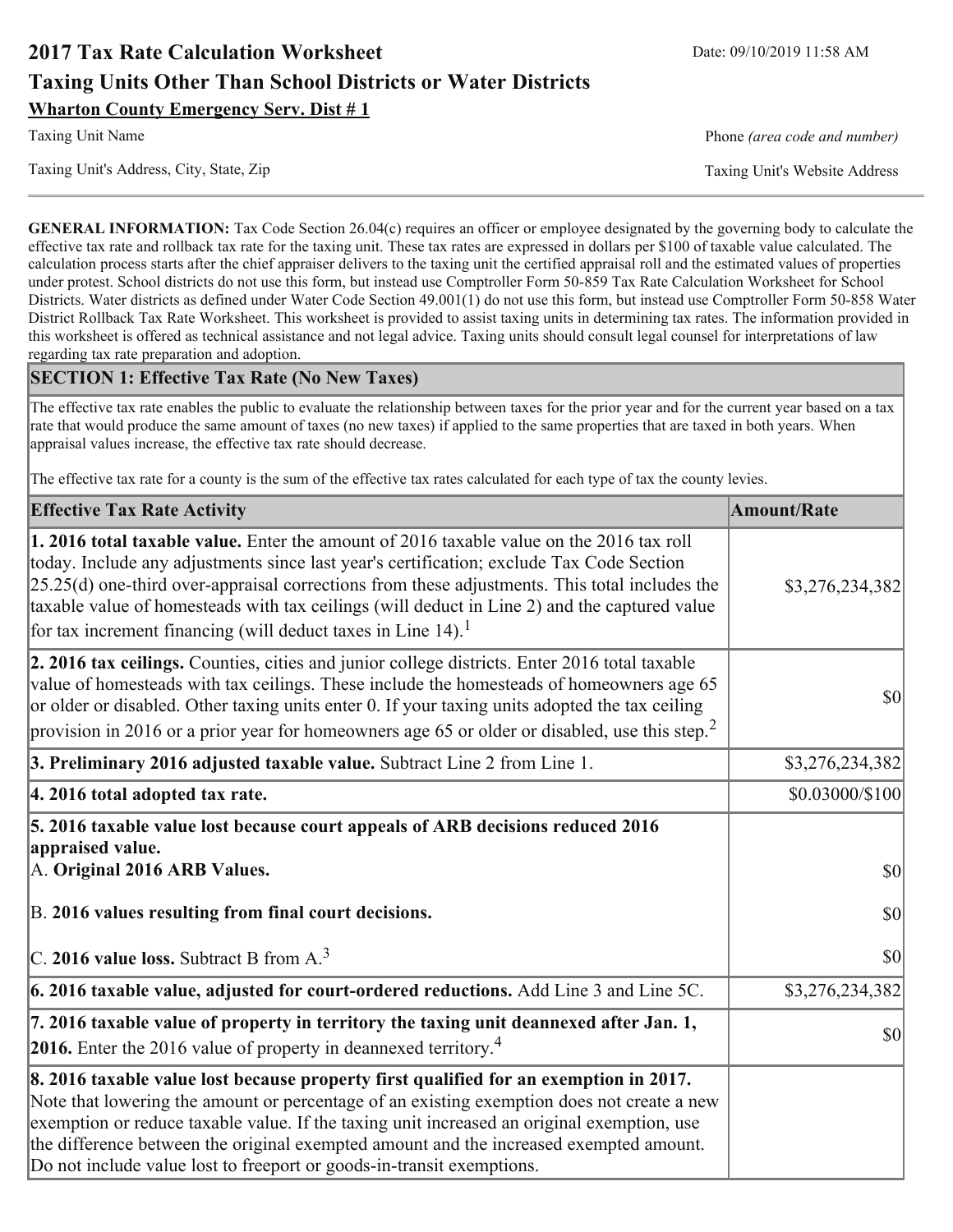| A. Absolute exemptions. Use 2016 market value:                                                                                                                                                                                                                                                                                                                                                                        | \$2,792,091     |
|-----------------------------------------------------------------------------------------------------------------------------------------------------------------------------------------------------------------------------------------------------------------------------------------------------------------------------------------------------------------------------------------------------------------------|-----------------|
| B. Partial exemptions. 2017 exemption amount or 2017 percentage exemption times 2016<br> value:                                                                                                                                                                                                                                                                                                                       | \$3,264,613     |
| C. Value loss. Add A and $B^5$                                                                                                                                                                                                                                                                                                                                                                                        | \$6,056,704     |
| 9. 2016 taxable value lost because property first qualified for agricultural appraisal (1-<br>d or 1-d-1), timber appraisal, recreational/scenic appraisal or public access airport<br>special appraisal in 2017. Use only properties that qualified in 2017 for the first time; do<br>not use properties that qualified in 2016.                                                                                     |                 |
| A. 2016 market value:                                                                                                                                                                                                                                                                                                                                                                                                 | \$13,597,292    |
| B. 2017 productivity or special appraised value:                                                                                                                                                                                                                                                                                                                                                                      | \$978,869       |
| C. Value loss. Subtract B from $A6$                                                                                                                                                                                                                                                                                                                                                                                   | \$12,618,423    |
| 10. Total adjustments for lost value. Add lines 7, 8C and 9C.                                                                                                                                                                                                                                                                                                                                                         | \$18,675,127    |
| 11. 2016 adjusted taxable value. Subtract Line 10 from Line 6.                                                                                                                                                                                                                                                                                                                                                        | \$3,257,559,255 |
| 12. Adjusted 2016 taxes. Multiply Line 4 by line 11 and divide by \$100.                                                                                                                                                                                                                                                                                                                                              | \$977,267       |
| 13. Taxes refunded for years preceding tax year 2016. Enter the amount of taxes refunded<br>by the taxing unit for tax years preceding tax year 2016. Types of refunds include court<br>decisions, Tax Code Section 25.25(b) and (c) corrections and Tax Code Section 31.11<br>payment errors. Do not include refunds for tax year 2016. This line applies only to tax years<br>preceding tax year 2016. <sup>7</sup> | \$153           |
| 14. Taxes in tax increment financing (TIF) for tax year 2016. Enter the amount of taxes<br>paid into the tax increment fund for a reinvestment zone as agreed by the taxing unit. If the<br>taxing unit has no 2017 captured appraised value in Line 16D, enter $0.8$                                                                                                                                                 | \$0             |
| 15. Adjusted 2016 taxes with refunds and TIF adjustment. Add Lines 12 and 13, subtract<br>Line $149$                                                                                                                                                                                                                                                                                                                  | \$977,420       |
| 16. Total 2017 taxable value on the 2017 certified appraisal roll today. This value<br>includes only certified values and includes the total taxable value of homesteads with tax<br>ceilings (will deduct in Line 18). These homesteads include homeowners age 65 or older or<br>disabled. $10$                                                                                                                      |                 |
| A. Certified values:                                                                                                                                                                                                                                                                                                                                                                                                  | \$3,609,045,702 |
| B. Counties: Include railroad rolling stock values certified by the Comptroller's office:                                                                                                                                                                                                                                                                                                                             | \$0             |
| C. Pollution control and energy storage system exemption: Deduct the value of property<br>exempted for the current tax year for the first time as pollution control or energy storage<br>system property:                                                                                                                                                                                                             | \$0             |
| <b>D. Tax increment financing:</b> Deduct the 2017 captured appraised value of property taxable<br>by a taxing unit in a tax increment financing zone for which the 2017 taxes will be deposited<br>into the tax increment fund. Do not include any new property value that will be included in                                                                                                                       | \$0             |
| Line 21 below. <sup>11</sup>                                                                                                                                                                                                                                                                                                                                                                                          | \$3,609,045,702 |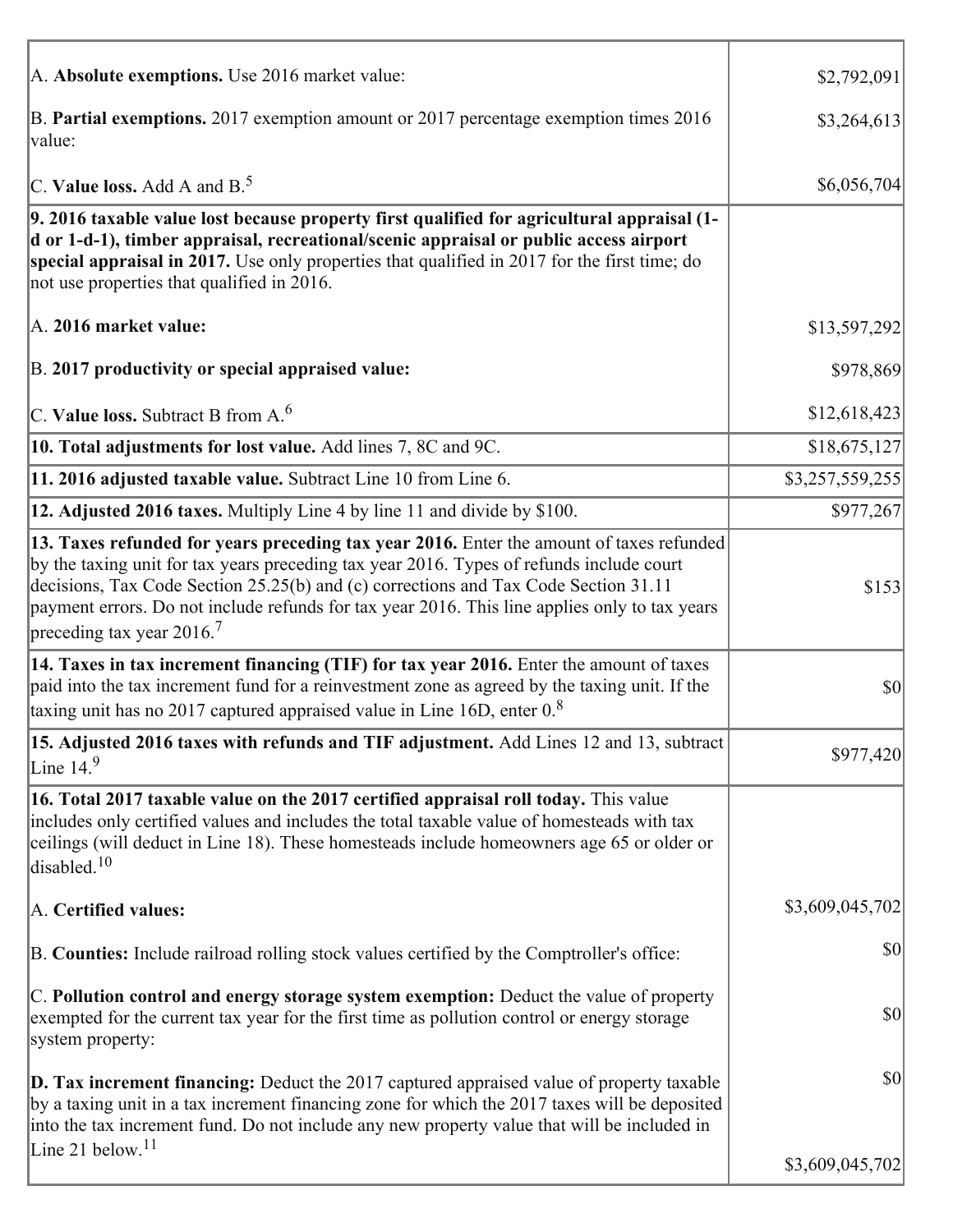| E. Total 2017 value. Add A and B, then subtract C and D.                                                                                                                                                                                                                                                                                                                                                                                                                                                                                                                                                                                                                                                                 |                 |
|--------------------------------------------------------------------------------------------------------------------------------------------------------------------------------------------------------------------------------------------------------------------------------------------------------------------------------------------------------------------------------------------------------------------------------------------------------------------------------------------------------------------------------------------------------------------------------------------------------------------------------------------------------------------------------------------------------------------------|-----------------|
| $ 17$ . Total value of properties under protest or not included on certified appraisal roll. <sup>12</sup>                                                                                                                                                                                                                                                                                                                                                                                                                                                                                                                                                                                                               |                 |
| A. 2017 taxable value of properties under protest. The chief appraiser certifies a list of<br>properties still under ARB protest. The list shows the appraisal district's value and the<br>taxpayer's claimed value, if any, or an estimate of the value if the taxpayer wins. For each of<br>the properties under protest, use the lowest of these values. Enter the total value. <sup>13</sup>                                                                                                                                                                                                                                                                                                                         | \$0             |
| B. 2017 value of properties not under protest or included on certified appraisal roll.<br>The chief appraiser gives taxing units a list of those taxable properties that the chief<br>appraiser knows about, but are not included in the appraisal roll certification. These<br>properties also are not on the list of properties that are still under protest. On this list of<br>properties, the chief appraiser includes the market value, appraised value and exemptions for<br>the preceding year and a reasonable estimate of the market value, appraised value and<br>exemptions for the current year. Use the lower market, appraised or taxable value (as<br>appropriate). Enter the total value. <sup>14</sup> | \$0             |
| C. Total value under protest or not certified: Add A and B.                                                                                                                                                                                                                                                                                                                                                                                                                                                                                                                                                                                                                                                              | $ 10\rangle$    |
| 18. 2017 tax ceilings. Counties, cities and junior colleges enter 2017 total taxable value of<br>homesteads with tax ceilings. These include the homesteads of homeowners age 65 or older<br>or disabled. Other taxing units enter 0. If your taxing units adopted the tax ceiling provision<br>$\vert$ in 2016 or a prior year for homeowners age 65 or older or disabled, use this step. <sup>15</sup>                                                                                                                                                                                                                                                                                                                 | \$0             |
| 19. 2017 total taxable value. Add Lines 16E and 17C. Subtract Line 18.                                                                                                                                                                                                                                                                                                                                                                                                                                                                                                                                                                                                                                                   | \$3,609,045,702 |
| 20. Total 2017 taxable value of properties in territory annexed after Jan. 1, 2016.<br>Include both real and personal property. Enter the 2017 value of property in territory<br>$\text{anne}$ xed. <sup>16</sup>                                                                                                                                                                                                                                                                                                                                                                                                                                                                                                        | $ 10\rangle$    |
| 21. Total 2017 taxable value of new improvements and new personal property located<br>in new improvements. New means the item was not on the appraisal roll in 2016. An<br>improvement is a building, structure, fixture or fence erected on or affixed to land. New<br>additions to existing improvements may be included if the appraised value can be<br>determined. New personal property in a new improvement must have been brought into the<br>taxing unit after Jan. 1, 2016, and be located in a new improvement. New improvements <b>do</b><br>include property on which a tax abatement agreement has expired for $2017$ . <sup>17</sup>                                                                      | \$175,053,874   |
| 22. Total adjustments to the 2017 taxable value. Add Lines 20 and 21.                                                                                                                                                                                                                                                                                                                                                                                                                                                                                                                                                                                                                                                    | \$175,053,874   |
| 23. 2017 adjusted taxable value. Subtract Line 22 from Line 19.                                                                                                                                                                                                                                                                                                                                                                                                                                                                                                                                                                                                                                                          | \$3,433,991,828 |
| 24. 2017 effective tax rate. Divide Line 15 by Line 23 and multiply by $$100$ . <sup>18</sup>                                                                                                                                                                                                                                                                                                                                                                                                                                                                                                                                                                                                                            | \$0.02846/\$100 |
| 25. COUNTIES ONLY. Add together the effective tax rates for each type of tax the county<br>levies. The total is the 2017 county effective tax rate. <sup>18</sup>                                                                                                                                                                                                                                                                                                                                                                                                                                                                                                                                                        |                 |

- <sup>1</sup>Tex. Tax Code Section 26.012(14) <sup>2</sup>Tex. Tax Code Section  $26.012(14)$
- <sup>9</sup>Tex. Tax Code Section 26.012(13)
- ${}^{10}$ Tex. Tax Code Section 26.012  $3$ Tex. Tax Code Section 26.012(13)
	- <sup>11</sup>Tex. Tax Code Section  $26.03(c)$
	- <sup>12</sup>Tex. Tax Code Section 26.01(c) and (d)
- <sup>4</sup>Tex. Tax Code Section  $26.012(15)$  $5$ Tex. Tax Code Section 26.012(15)  $6$ Tex. Tax Code Section 26.012(15)
	- <sup>13</sup>Tex. Tax Code Section  $26.01(c)$ <sup>14</sup>Tex. Tax Code Section 26.01(d)
- $7$ Tex. Tax Code Section 26.012(13)
- $8$ Tex. Tax Code Section 26.03(c)
- <sup>15</sup>Tex. Tax Code Section 26.012(6)
- <sup>16</sup>Tex. Tax Code Section  $26.012(17)$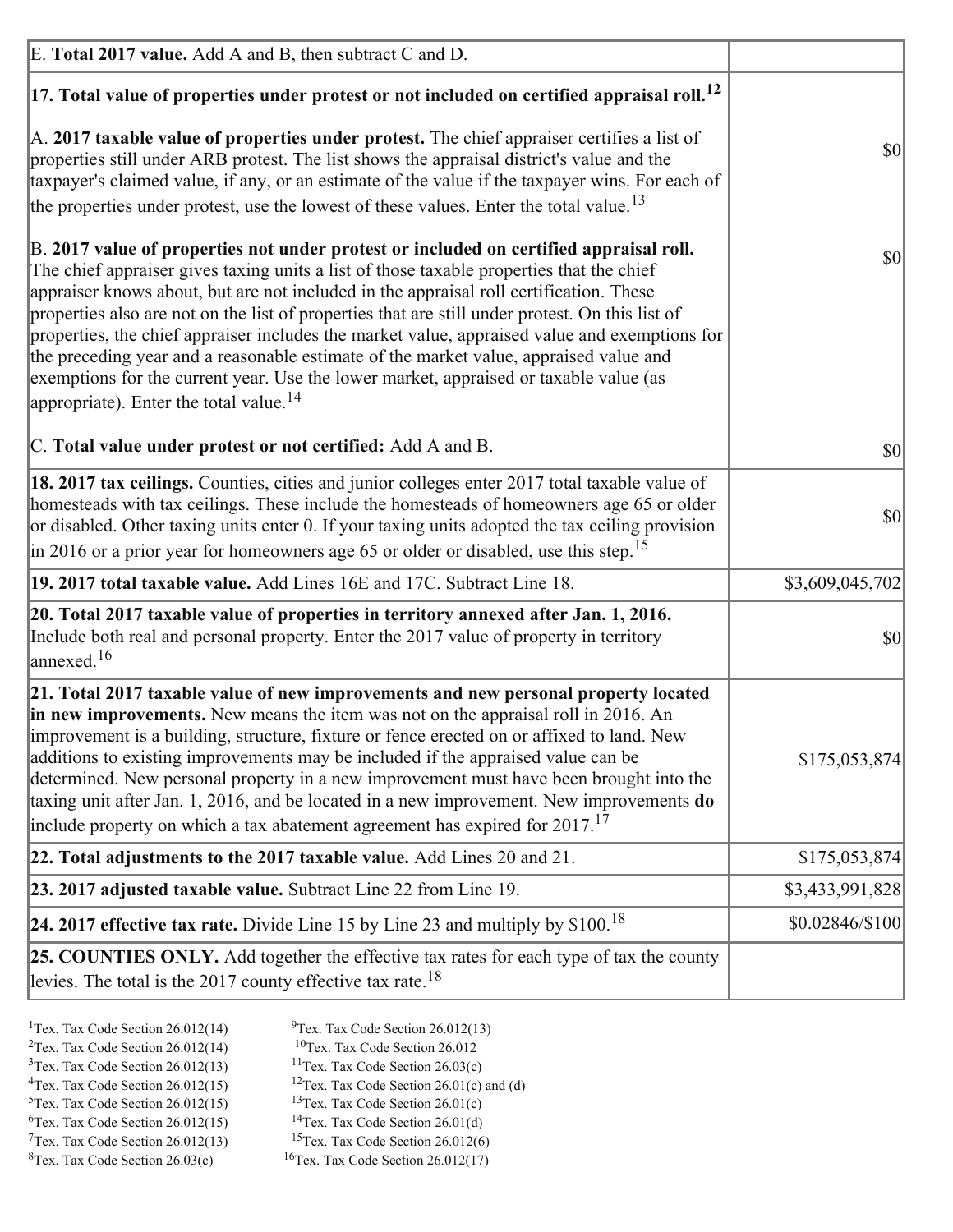### **SECTION 2: Rollback Tax Rate**

The rollback tax rate is split into two separate rates:

- Maintenance and Operations (M&O): The M&O portion is the tax rate that is needed to raise the same amount of taxes that the  $1_{\cdot}$ taxing unit levied in the prior year plus eight percent. This rate accounts for such things as salaries, utilities and day-to-day operations.
- Debt: The debt tax rate includes the debt service necessary to pay the taxing unit's debt payments in the coming year. This rate  $2.$ accounts for principal and interest on bonds and other debt secured by property tax revenue.

The rollback tax rate for a county is the sum of the rollback tax rates calculated for each type of tax the county levies. In most cases the rollback tax rate exceeds the effective tax rate, but occasionally decreases in a taxing unit's debt service will cause the effective tax rate to be higher than the rollback tax rate.

| <b>Rollback Tax Rate Activity</b>                                                                                                                                                                                                                                                                                                                                                                                                                                                                                                                                                                                                                                       | <b>Amount/Rate</b> |
|-------------------------------------------------------------------------------------------------------------------------------------------------------------------------------------------------------------------------------------------------------------------------------------------------------------------------------------------------------------------------------------------------------------------------------------------------------------------------------------------------------------------------------------------------------------------------------------------------------------------------------------------------------------------------|--------------------|
| 26. 2016 maintenance and operations (M&O) tax rate.                                                                                                                                                                                                                                                                                                                                                                                                                                                                                                                                                                                                                     | \$0.03000/\$100    |
| $ 27.2016$ adjusted taxable value. Enter the amount from Line 11.                                                                                                                                                                                                                                                                                                                                                                                                                                                                                                                                                                                                       | \$3,257,559,255    |
| 28. 2016 M&O taxes.                                                                                                                                                                                                                                                                                                                                                                                                                                                                                                                                                                                                                                                     |                    |
|                                                                                                                                                                                                                                                                                                                                                                                                                                                                                                                                                                                                                                                                         |                    |
| A. Multiply Line 26 by Line 27 and divide by \$100.                                                                                                                                                                                                                                                                                                                                                                                                                                                                                                                                                                                                                     | \$977,267          |
| B. Cities, counties and hospital districts with additional sales tax: Amount of additional<br>sales tax collected and spent on M&O expenses in 2016. Enter amount from full year's sales<br>tax revenue spent for M&O in 2016 fiscal year, if any. Other taxing units enter 0. Counties<br>exclude any amount that was spent for economic development grants from the amount of<br>sales tax spent.                                                                                                                                                                                                                                                                     | $ 10\rangle$       |
| C. Counties: Enter the amount for the state criminal justice mandate. If second or later year,<br>the amount is for increased cost above last year's amount. Other taxing units enter 0.                                                                                                                                                                                                                                                                                                                                                                                                                                                                                | 30                 |
| D. Transferring function: If discontinuing all of a department, function or activity and<br>transferring it to another taxing unit by written contract, enter the amount spent by the taxing<br>unit discontinuing the function in the 12 months preceding the month of this calculation. If<br>the taxing unit did not operate this function for this 12-month period, use the amount spent<br>in the last full fiscal year in which the taxing unit operated the function. The taxing unit<br>discontinuing the function will subtract this amount in H below. The taxing unit receiving<br>the function will add this amount in H below. Other taxing units enter 0. | \$0                |
| E. Taxes refunded for years preceding tax year 2016: Enter the amount of M&O taxes<br>refunded in the preceding year for taxes before that year. Types of refunds include court<br>decisions, Tax Code Section 25.25(b) and (c) corrections and Tax Code Section 31.11<br>payment errors. Do not include refunds for tax year 2016. This line applies only to tax years<br>preceding tax year 2016.                                                                                                                                                                                                                                                                     | \$153              |
| F. Enhanced indigent health care expenditures: Enter the increased amount for the<br>current year's enhanced indigent health care expenditures above the preceding tax year's<br>enhanced indigent health care expenditures, less any state assistance.                                                                                                                                                                                                                                                                                                                                                                                                                 | <b>\$0</b>         |
| G. Taxes in TIF: Enter the amount of taxes paid into the tax increment fund for a<br>reinvestment zone as agreed by the taxing unit. If the taxing unit has no 2017 captured<br>appraised value in Line 16D, enter 0.                                                                                                                                                                                                                                                                                                                                                                                                                                                   | $ 10\rangle$       |
| <b>H. Adjusted M&amp;O Taxes.</b> Add A, B, C, E and F. For taxing unit with D, subtract if<br>discontinuing function and add if receiving function. Subtract G.                                                                                                                                                                                                                                                                                                                                                                                                                                                                                                        | \$977,420          |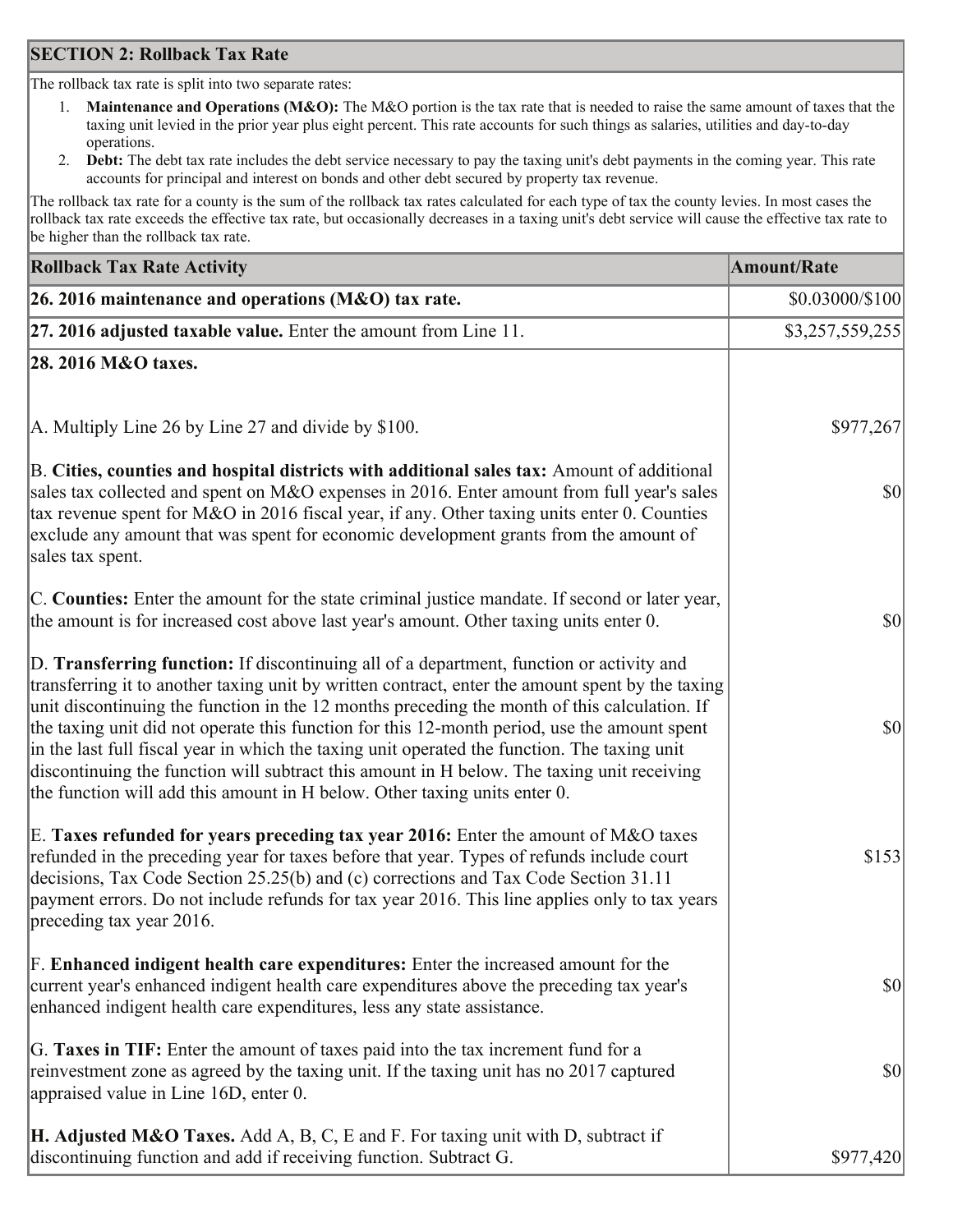| 29. 2017 adjusted taxable value. Enter Line 23 from the Effective Tax Rate Worksheet.                                                                                                                                                                                                                                                                                                         | \$3,433,991,828 |
|-----------------------------------------------------------------------------------------------------------------------------------------------------------------------------------------------------------------------------------------------------------------------------------------------------------------------------------------------------------------------------------------------|-----------------|
| 30. 2017 effective maintenance and operations rate. Divide Line 28H by Line 29 and<br>multiply by \$100.                                                                                                                                                                                                                                                                                      | \$0.02846/\$100 |
| $31.2017$ rollback maintenance and operation rate. Multiply Line 30 by 1.08.                                                                                                                                                                                                                                                                                                                  | \$0.03073/\$100 |
| 32. Total 2017 debt to be paid with property taxes and additional sales tax revenue.<br>Debt means the interest and principal that will be paid on debts that:<br>$(1)$ are paid by property taxes,<br>$(2)$ are secured by property taxes,<br>$(3)$ are scheduled for payment over a period longer than one year and<br>(4) are not classified in the taxing unit's budget as $M&O$ expenses |                 |
| A. Debt also includes contractual payments to other taxing units that have incurred debts on<br>behalf of this taxing unit, if those debts meet the four conditions above. Include only<br>amounts that will be paid from property tax revenue. Do not include appraisal district budget<br>payments. Enter debt amount.                                                                      | 30              |
| B. Subtract unencumbered fund amount used to reduce total debt.                                                                                                                                                                                                                                                                                                                               | \$0             |
| C. Subtract amount paid from other resources.                                                                                                                                                                                                                                                                                                                                                 |                 |
| D. Adjusted debt. Subtract B and C from A.                                                                                                                                                                                                                                                                                                                                                    | <b>\$0</b>      |
|                                                                                                                                                                                                                                                                                                                                                                                               | \$0             |
| 33. Certified 2016 excess debt collections. Enter the amount certified by the collector.                                                                                                                                                                                                                                                                                                      | $ 10\rangle$    |
| 34. Adjusted 2017 debt. Subtract Line 33 from Line 32D.                                                                                                                                                                                                                                                                                                                                       | \$0             |
| 35. Certified 2017 anticipated collection rate. Enter the rate certified by the collector. If<br>the rate is 100 percent or greater, enter 100 percent.                                                                                                                                                                                                                                       | 100.00%         |
| 36. 2017 debt adjusted for collections. Divide Line 34 by Line 35                                                                                                                                                                                                                                                                                                                             | \$0             |
| $ 37, 2017$ total taxable value. Enter the amount on Line 19.                                                                                                                                                                                                                                                                                                                                 | \$3,609,045,702 |
| <b>38. 2017 debt tax rate.</b> Divide Line 36 by Line 37 and multiply by \$100.                                                                                                                                                                                                                                                                                                               | \$0/\$100       |
| 39. 2017 rollback tax rate. Add Lines 31 and 38.                                                                                                                                                                                                                                                                                                                                              | \$0.03073/\$100 |
| 40. COUNTIES ONLY. Add together the rollback tax rates for each type of tax the county<br>levies. The total is the 2017 county rollback tax rate.                                                                                                                                                                                                                                             |                 |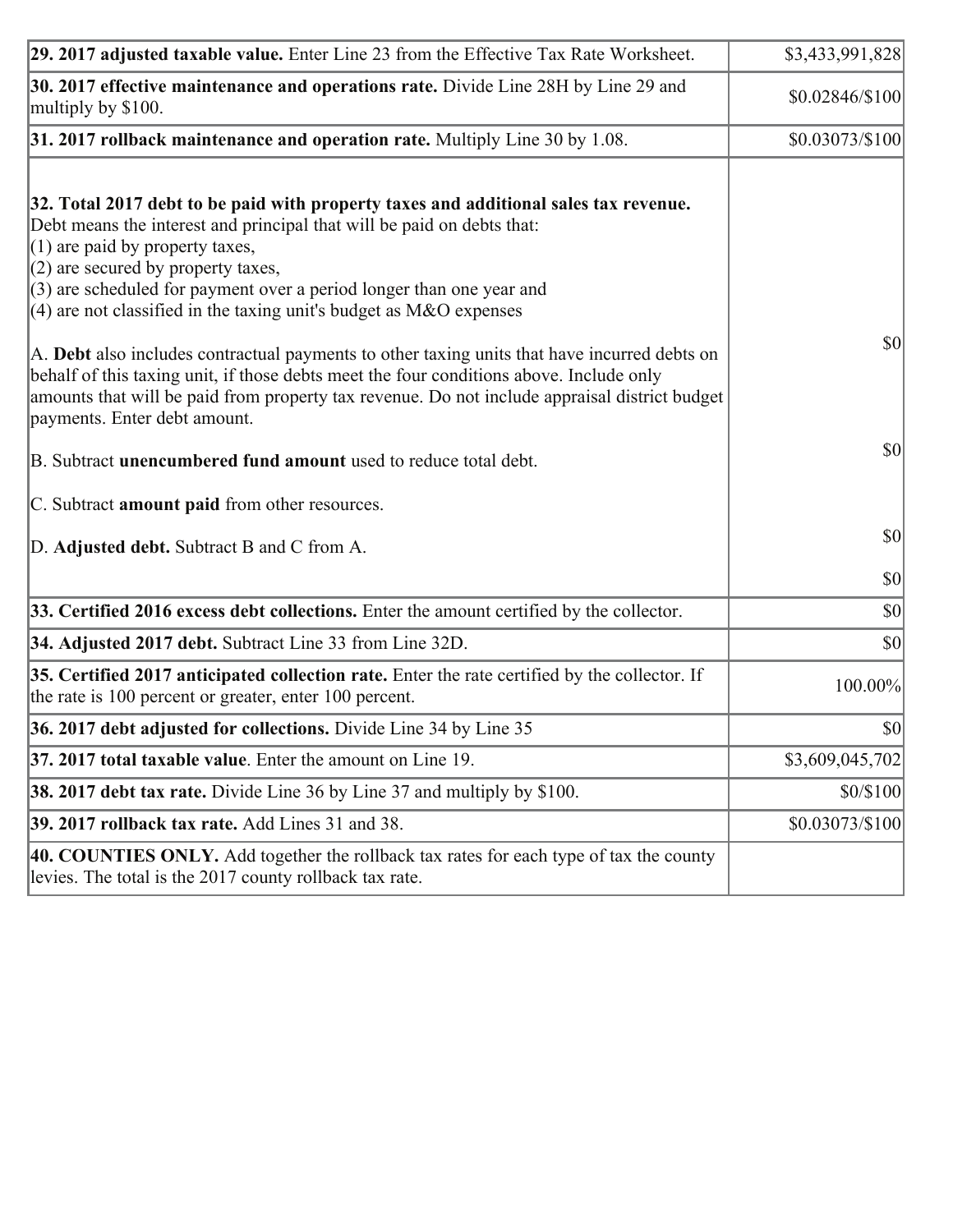## **SECTION 3: Additional Sales Tax to Reduce Property Taxes**

Cities, counties and hospital districts may levy a sales tax specifically to reduce property taxes. Local voters by election must approve imposing or abolishing the additional sales tax. If approved, the taxing unit must reduce its effective and rollback tax rates to offset the expected sales tax revenue.

This section should only be completed by a county, city or hospital district that is required to adjust its effective tax rate and/or rollback tax rate because it adopted the additional sales tax.

| <b>Activity</b>                                                                                                                                                                                                                                                                                                                                                                                         | <b>Amount/Rate</b>                  |
|---------------------------------------------------------------------------------------------------------------------------------------------------------------------------------------------------------------------------------------------------------------------------------------------------------------------------------------------------------------------------------------------------------|-------------------------------------|
| 41. Taxable Sales. For taxing units that adopted the sales tax in November 2016 or May<br>$\vert$ 2017, enter the Comptroller's estimate of taxable sales for the previous four quarters. <sup>20</sup><br>Taxing units that adopted the sales tax before November 2016, skip this line.                                                                                                                | $\vert \mathbf{S} \mathbf{O} \vert$ |
| 42. Estimated sales tax revenue. Counties exclude any amount that is or will be spent for<br>economic development grants from the amount of estimated sales tax revenue. <sup>21</sup><br>Taxing units that adopted the sales tax in November 2016 or in May 2017.<br>Multiply the amount on Line 41 by the sales tax rate (.01, .005 or .0025, as applicable) and<br>multiply the result by $.95^{22}$ | \$0                                 |
| - or -                                                                                                                                                                                                                                                                                                                                                                                                  |                                     |
| Taxing units that adopted the sales tax before November 2016.<br>Enter the sales tax revenue for the previous four quarters. Do not multiply by .95.                                                                                                                                                                                                                                                    |                                     |
| 43. 2017 total taxable value. Enter the amount from Line 37 of the Rollback Tax Rate<br>Worksheet.                                                                                                                                                                                                                                                                                                      | \$3,609,045,702                     |
| 44. Sales tax adjustment rate. Divide Line 42 by Line 43 and multiply by $$100$ .                                                                                                                                                                                                                                                                                                                       | \$0/\$100                           |
| 45. 2017 effective tax rate, unadjusted for sales tax. <sup>23</sup> Enter the rate from Line 24 or 25,<br>as applicable, on the Effective Tax Rate Worksheet.                                                                                                                                                                                                                                          | \$0.02846/\$100                     |
| 46. 2017 effective tax rate, adjusted for sales tax.<br>Taxing units that adopted the sales tax in November 2016 or in May 2017.<br>Subtract Line 44 from Line 45. Skip to Line 47 if you adopted the additional sales tax before<br>November 2016.                                                                                                                                                     | \$0.02846/\$100                     |
| 47. 2017 rollback tax rate, unadjusted for sales tax. <sup>24</sup> Enter the rate from Line 39 or 40,<br>as applicable, of the Rollback Tax Rate Worksheet.                                                                                                                                                                                                                                            | \$0.03073/\$100                     |
| $ 48.2017$ rollback tax rate, adjusted for sales tax. Subtract Line 44 from Line 47.                                                                                                                                                                                                                                                                                                                    | \$0.03073/\$100                     |

 $17$ Tex. Tax Code Section 26.012(17)

 ${}^{18}$ Tex. Tax Code Section 26.04(c)

<sup>19</sup>Tex. Tax Code Section 26.04(d)

 $20$ Tex. Tax Code Section 26.041(d)

- <sup>21</sup>Tex. Tax Code Section  $26.041(i)$
- <sup>22</sup>Tex. Tax Code Section  $26.041(d)$
- <sup>23</sup>Tex. Tax Code Section  $26.04(c)$

<sup>24</sup>Tex. Tax Code Section  $26.04(c)$